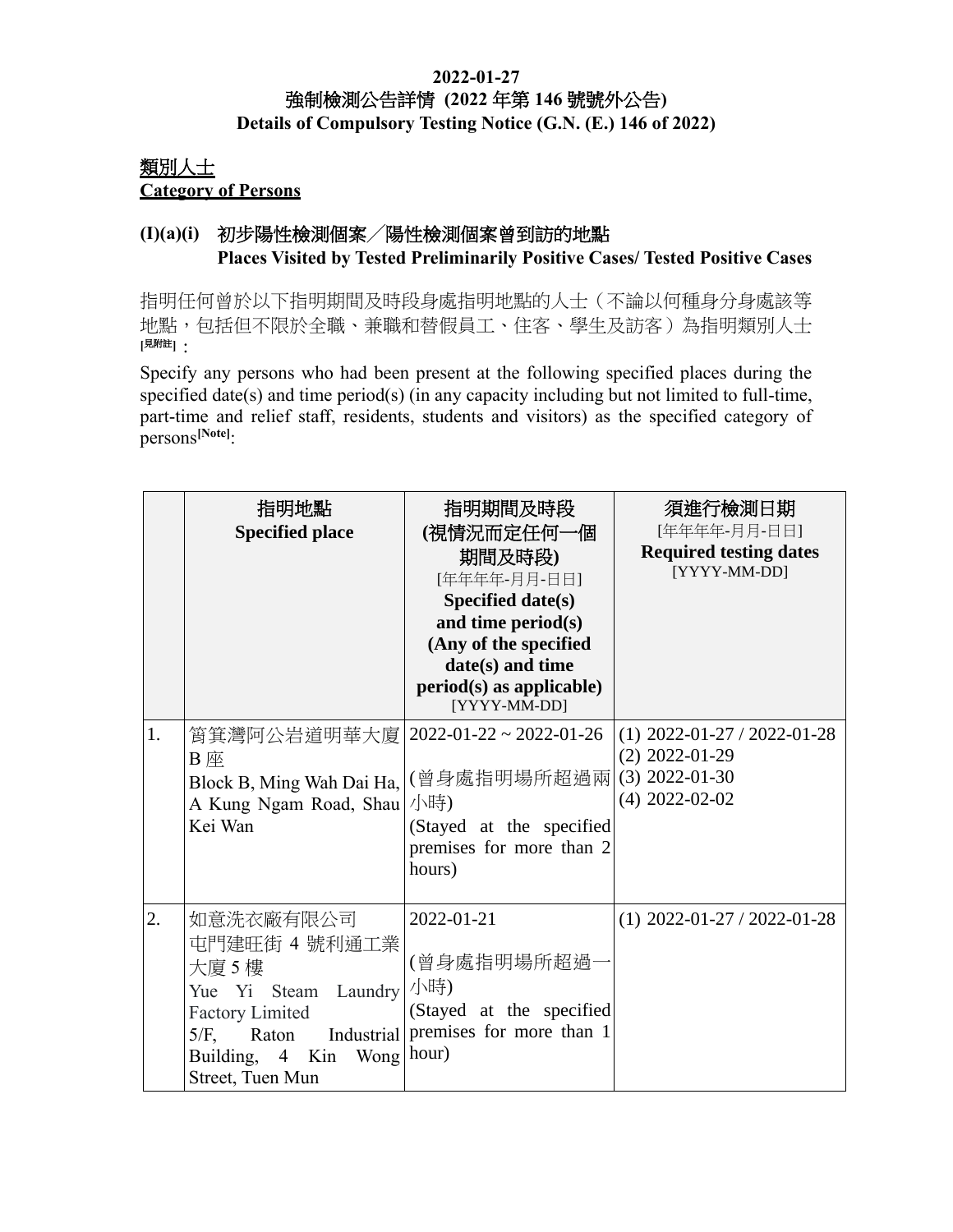|                  | 指明地點<br><b>Specified place</b>                                                                                           | 指明期間及時段<br>(視情況而定任何一個<br>期間及時段)<br>[年年年年-月月-日日]<br>Specified date(s)<br>and time period(s)<br>(Any of the specified<br>date(s) and time<br>$period(s)$ as applicable)<br>[YYYY-MM-DD] | 須進行檢測日期<br>[年年年年-月月-日日]<br><b>Required testing dates</b><br>[YYYY-MM-DD]                  |
|------------------|--------------------------------------------------------------------------------------------------------------------------|---------------------------------------------------------------------------------------------------------------------------------------------------------------------------------------|-------------------------------------------------------------------------------------------|
| 3.               | 喆麗控股有限公司<br>葵涌葵昌路 KC100 8 樓 C<br>室<br>YesAsia Holdings Limited<br>Room C, 8/F, KC100, Kwai<br>Cheong Road, Kwai Chung    | 2022-01-21<br>(曾身處指明場所超過<br>小時)<br>(Stayed at the specified<br>premises for more than 1<br>hour)                                                                                      | $(1)$ 2022-01-27 / 2022-01-28                                                             |
| $\overline{4}$ . | 中華基督教會望覺堂啟愛 <br>學校<br>長沙灣深旺道 110 號<br>C.C.C. Mongkok Church<br>Kai Oi School<br>Sham Mong Road,<br>110<br>Cheung Sha Wan | $2022 - 01 - 21 \approx 2022 - 01 - 25$<br>(曾身處指明場所超過-<br>小時)<br>(Stayed at the specified<br>premises for more than 1<br>hour)                                                        | $(1)$ 2022-01-27 / 2022-01-28<br>$(2)$ 2022-01-29<br>$(3)$ 2022-02-01                     |
| 5.               | 九龍城沐寧街龍譽 1B 座<br>Tower 1B, Vibe Centro,<br>Muk Ning Street, Kowloon<br>City                                              | $2022 - 01 - 21 \approx 2022 - 01 - 27$<br>(曾身處指明場所超過兩 <br>小時)<br>(Stayed at the specified $(5)$ 2022-02-03<br>premises for more than 2<br>hours)                                     | $(1)$ 2022-01-27 / 2022-01-28<br>$(2)$ 2022-01-29<br>$(3)$ 2022-01-30<br>$(4)$ 2022-01-31 |
| 6.               | 新輝(建築管理)有限公司<br>灣仔新鴻基中心 42樓*<br>Sanfield<br>(Management)<br>Limited<br>42/F, Sun Hung Kai Centre,<br>Wan Chai            | 2022-01-24 15:30-17:30                                                                                                                                                                | $(1)$ 2022-01-27 / 2022-01-28<br>$(2)$ 2022-01-31                                         |

有關指明地點於 2022 年 1 月 28 日由「新輝(建築管理)有限公司灣仔新鴻基中心 44 樓 」修訂為 「新輝(建築管理)有限公司灣仔新鴻基中心 42 樓」。 The specified place was revised from "Sanfield (Management) Limited, 44/F, Sun Hung Kai Centre, Wan Chai" to "Sanfield (Management) Limited 42/F, Sun Hung Kai Centre, Wan Chai"on 28 January 2022.

 $\overline{a}$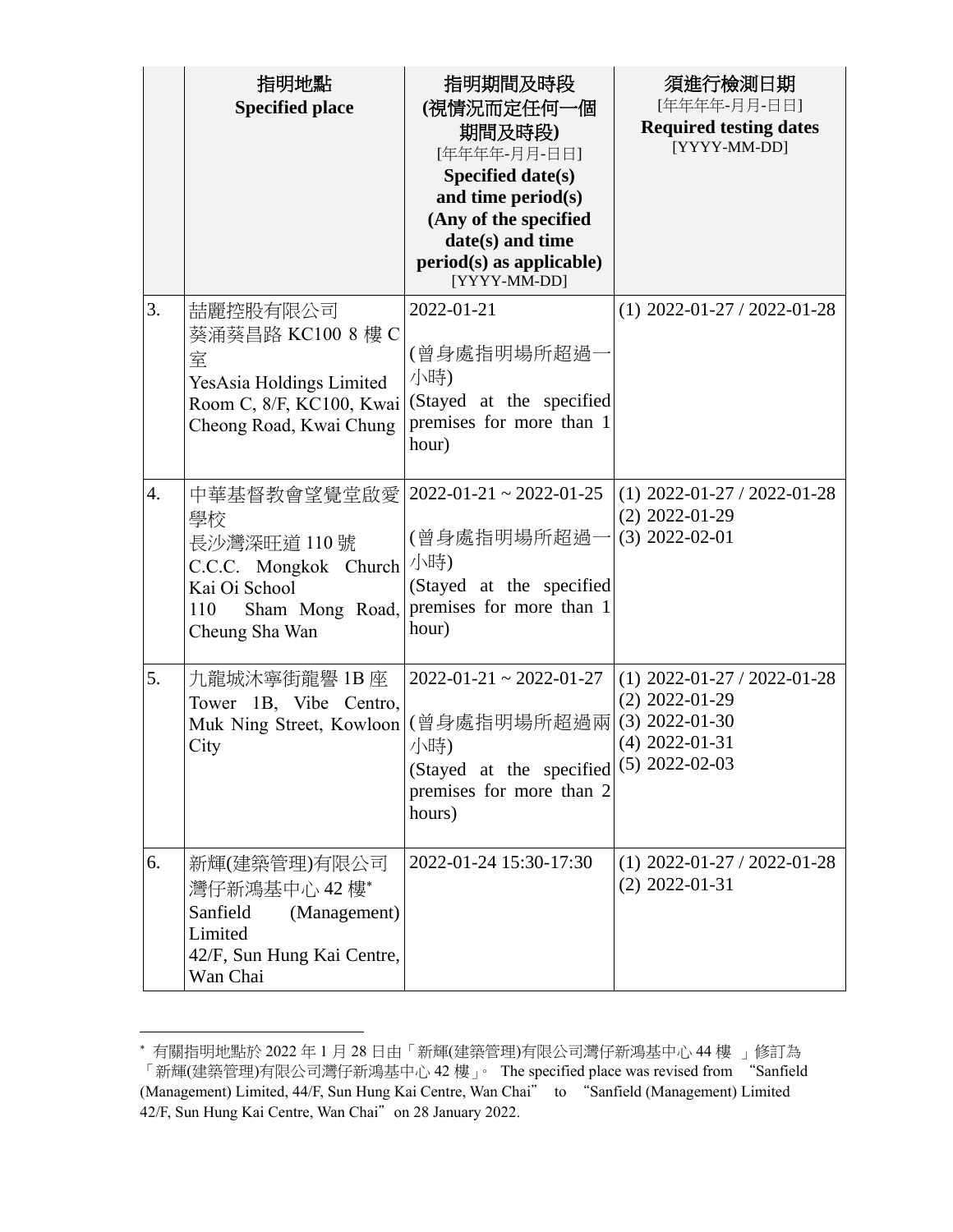| 7.  | 指明地點<br><b>Specified place</b>                                                                                                                                                                                                               | 指明期間及時段<br>(視情況而定任何一個<br>期間及時段)<br>[年年年年-月月-日日]<br>Specified date(s)<br>and time period(s)<br>(Any of the specified<br>date(s) and time<br>period(s) as applicable)<br>[YYYY-MM-DD] | 須進行檢測日期<br>[年年年年-月月-日日]<br><b>Required testing dates</b><br>[YYYY-MM-DD]<br>$(1)$ 2022-01-27 / 2022-01-28     |
|-----|----------------------------------------------------------------------------------------------------------------------------------------------------------------------------------------------------------------------------------------------|-------------------------------------------------------------------------------------------------------------------------------------------------------------------------------------|---------------------------------------------------------------------------------------------------------------|
|     | 將軍澳市中心地段第 131   2022-01-21~2022-01-25<br>號地盤<br>Construction site located at<br>Tseung Kwan O Town Lot<br>No. 131                                                                                                                            | (曾身處指明場所超過-<br>小時)<br>(Stayed at the specified<br>premises for more than 1<br>hour)                                                                                                 | $(2)$ 2022-01-29<br>$(3)$ 2022-02-01                                                                          |
| 8.  | 真味鮮廚<br>將軍澳海悅豪園商場地下<br><b>Tastefull Kitchen</b><br>Maritime<br>$G/F$ ,<br>Bay<br>Shopping<br>Mall,<br><b>Tseung</b><br>Kwan O                                                                                                                | 2022-01-24 11:00-13:00                                                                                                                                                              | $(1)$ 2022-01-27 / 2022-01-28<br>$(2)$ 2022-01-31                                                             |
| 9.  | 保良局第一張永慶中學<br>慈雲山蒲崗村道 173號<br>Po Leung Kuk No.1 W.H.<br>Cheung College<br>173 Po Kong Village Road,<br>Tsz Wan Shan                                                                                                                          | 2022-01-21<br>(曾身處指明場所超過<br>小時)<br>(Stayed at the specified<br>premises for more than 1<br>hour)                                                                                    | $(1)$ 2022-01-27 / 2022-01-28                                                                                 |
| 10. | 彩雲(一)邨(包括商場)<br>(所有涉及街道清理及公<br>共衞生、和樓宇保安及清<br>潔的工作人員)<br>Choi<br>Wan<br>Estate<br>(I)<br>(including the<br>shopping<br>mall)<br>(All staff involved in street<br>cleaning and public hygiene,<br>as well as estate security and<br>cleaning) | $2022 - 01 - 13 \approx 2022 - 01 - 27$                                                                                                                                             | $(1)$ 2022-01-27 / 2022-01-28<br>$(2)$ 2022-01-29<br>$(3)$ 2022-01-30<br>$(4)$ 2022-01-31<br>$(5)$ 2022-02-03 |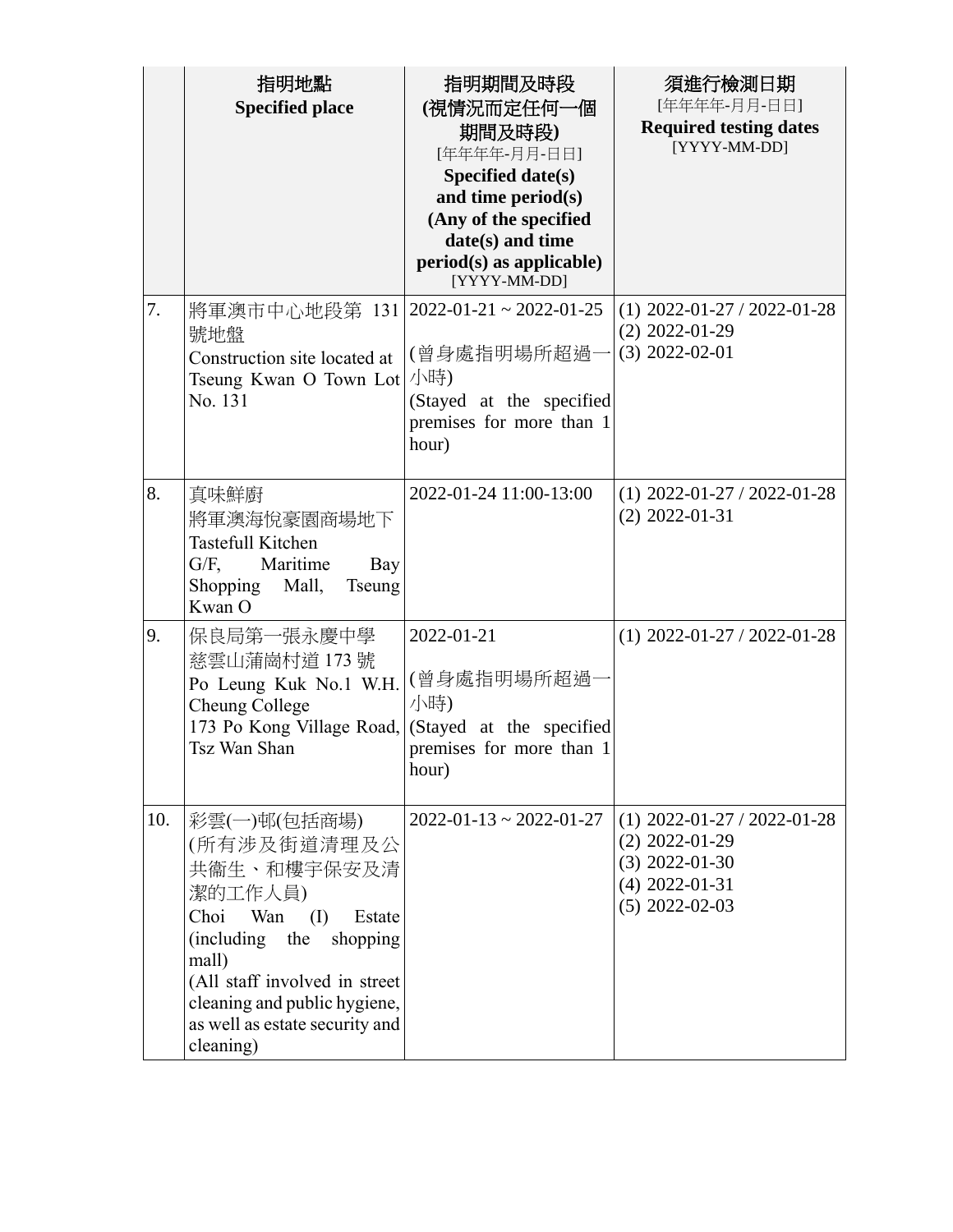|     | 指明地點                                                                     | 指明期間及時段                                   | 須進行檢測日期                                           |
|-----|--------------------------------------------------------------------------|-------------------------------------------|---------------------------------------------------|
|     | <b>Specified place</b>                                                   | (視情況而定任何一個                                | [年年年年-月月-日日]<br><b>Required testing dates</b>     |
|     |                                                                          | 期間及時段)<br>[年年年年-月月-日日]                    | [YYYY-MM-DD]                                      |
|     |                                                                          | Specified date(s)                         |                                                   |
|     |                                                                          | and time period(s)                        |                                                   |
|     |                                                                          | (Any of the specified<br>date(s) and time |                                                   |
|     |                                                                          | $period(s)$ as applicable)                |                                                   |
|     |                                                                          | [YYYY-MM-DD]                              |                                                   |
| 11. | 九龍巴士公司上水石湖墟   2022-01-21~2022-01-24                                      |                                           | $(1)$ 2022-01-27 / 2022-01-28<br>$(2)$ 2022-01-31 |
|     | 車廠<br>上水石湖墟新運路                                                           | (曾身處指明場所超過·                               |                                                   |
|     | KMB Sheung Shui Shek Wu                                                  | 小時)                                       |                                                   |
|     | Hui Depot                                                                | (Stayed at the specified                  |                                                   |
|     | San Wan Road, Shek Wu premises for more than 1<br>Hui, Sheung Shui       | hour)                                     |                                                   |
|     |                                                                          |                                           |                                                   |
| 12. | 天水圍天華邨華逸樓                                                                | $2022 - 01 - 11 \approx 2022 - 01 - 27$   | $(1)$ 2022-01-27 / 2022-01-28                     |
|     | Wah Yat House, Tin Wah                                                   |                                           | $(2)$ 2022-01-29                                  |
|     | Estate, Tin Shui Wai                                                     | (曾身處指明場所超過兩 <br>小時)                       | $(3)$ 2022-01-30<br>$(4)$ 2022-01-31              |
|     |                                                                          | (Stayed at the specified                  | $(5)$ 2022-02-03                                  |
|     |                                                                          | premises for more than 2                  |                                                   |
|     |                                                                          | hours)                                    |                                                   |
| 13. | 四洲美利飲食有限公司                                                               | $2022 - 01 - 11 \approx 2022 - 01 - 25$   | $(1)$ 2022-01-27 / 2022-01-28                     |
|     | 屯門天后路18號南豐工業                                                             |                                           | $(2)$ 2022-01-29                                  |
|     | 城第五座7樓                                                                   | (曾身處指明場所超過-                               | $(3)$ 2022-02-01                                  |
|     | FourSeas Murray Catering                                                 | 小時)                                       |                                                   |
|     | Company Limited<br>7/F, Block 5, Nan Fung premises for more than 1       | (Stayed at the specified                  |                                                   |
|     | Industrial City, 18 Tin Hau   hour)                                      |                                           |                                                   |
|     | Road, Tuen Mun                                                           |                                           |                                                   |
| 14. | 荔枝角美孚新邨第三期百   2022-01-21~2022-01-26                                      |                                           | $(1)$ 2022-01-27 / 2022-01-28                     |
|     | 老匯街 41-43號                                                               |                                           | $(2)$ 2022-01-29<br>$(3)$ 2022-01-30              |
|     | 41-43 Broadway, Stage 3, (曾身處指明場所超過兩<br>Mei Foo Sun Chuen, Lai Chi   小時) |                                           | $(4)$ 2022-02-02                                  |
|     | Kok                                                                      | (Stayed at the specified                  |                                                   |
|     |                                                                          | premises for more than 2                  |                                                   |
|     |                                                                          | hours)                                    |                                                   |
|     |                                                                          |                                           |                                                   |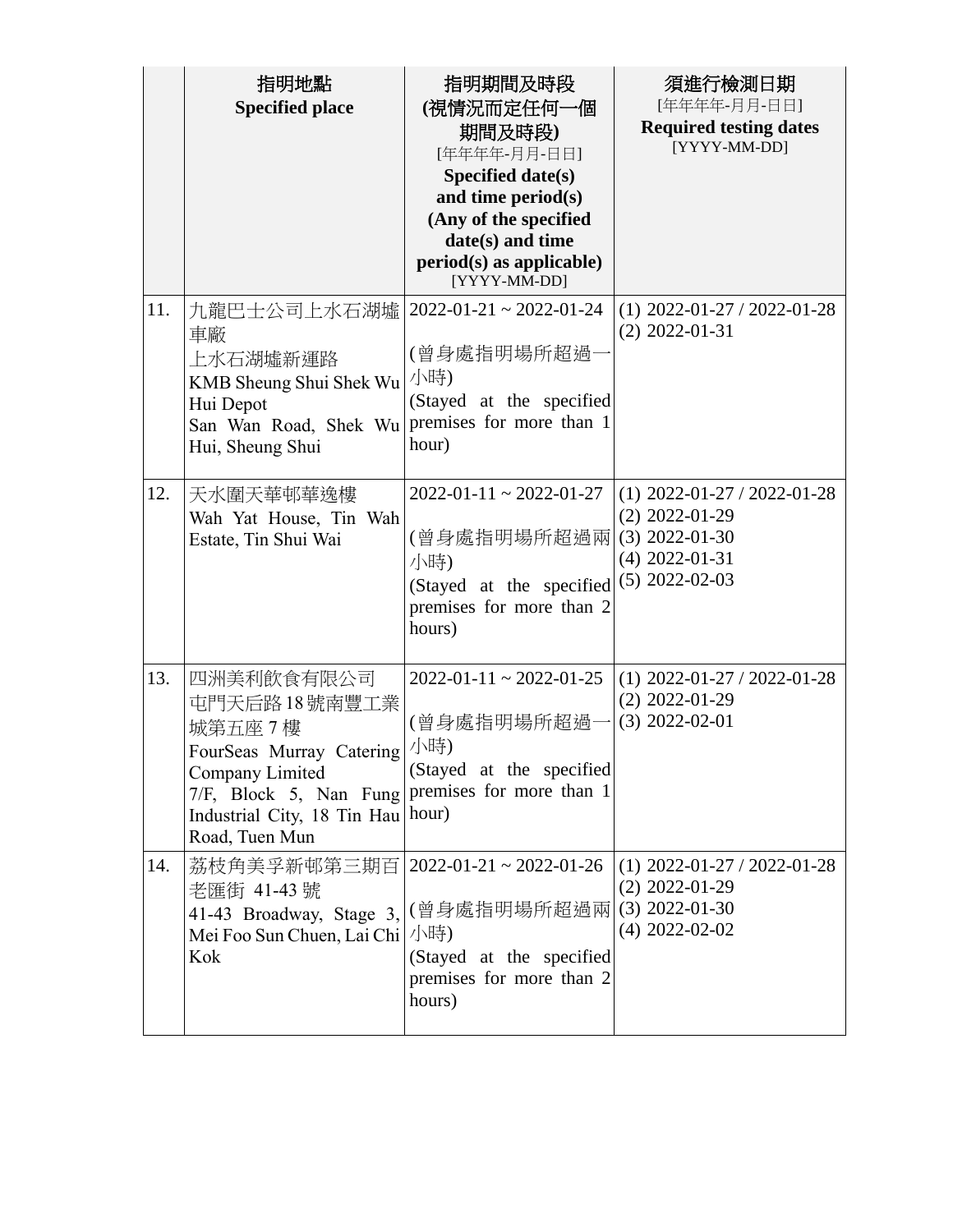|     | 指明地點                                              | 指明期間及時段                                              | 須進行檢測日期                                       |
|-----|---------------------------------------------------|------------------------------------------------------|-----------------------------------------------|
|     | <b>Specified place</b>                            | (視情況而定任何一個                                           | [年年年年-月月-日日]                                  |
|     |                                                   | 期間及時段)                                               | <b>Required testing dates</b><br>[YYYY-MM-DD] |
|     |                                                   | [年年年年-月月-日日]                                         |                                               |
|     |                                                   | Specified date(s)<br>and time period(s)              |                                               |
|     |                                                   | (Any of the specified                                |                                               |
|     |                                                   | date(s) and time                                     |                                               |
|     |                                                   | $period(s)$ as applicable)                           |                                               |
|     |                                                   | [YYYY-MM-DD]                                         |                                               |
| 15. | 坤香園貿易有限公司                                         | $2022 - 01 - 21 \approx 2022 - 01 - 25$              | $(1)$ 2022-01-27 / 2022-01-28                 |
|     | 荃灣橫龍街 17-33號明華                                    |                                                      | $(2)$ 2022-01-29                              |
|     | 工業大廈 11 樓 C 室                                     | (曾身處指明場所超過                                           | $(3)$ 2022-02-01                              |
|     | Kwan Hong Yuen Trading                            | 小時)                                                  |                                               |
|     | Company Limited<br>Flat C, 11/F, Ming Wah         | (Stayed at the specified<br>premises for more than 1 |                                               |
|     | Industrial Building, 17-33 hour)                  |                                                      |                                               |
|     | Wang Lung Street, Tsuen                           |                                                      |                                               |
|     | Wan                                               |                                                      |                                               |
| 16. | 粉嶺華明邨信明樓                                          | $2022 - 01 - 21 \approx 2022 - 01 - 24$              | $(1)$ 2022-01-27 / 2022-01-28                 |
|     | Shun Ming House,<br>Wah                           |                                                      | $(2)$ 2022-01-31                              |
|     | Ming Estate, Fanling                              | (曾身處指明場所超過兩<br>小時)                                   |                                               |
|     |                                                   | (Stayed at the specified                             |                                               |
|     |                                                   | premises for more than 2                             |                                               |
|     |                                                   | hours)                                               |                                               |
|     |                                                   |                                                      |                                               |
| 17. | 大圍碧田街2號美柏苑                                        | $2022 - 01 - 19 \approx 2022 - 01 - 24$              | $(1)$ 2022-01-27 / 2022-01-28                 |
|     | Mei Pak Court, 2 Pik Tin                          | (曾身處指明場所超過兩                                          | $(2)$ 2022-01-31                              |
|     | Street, Tai Wai                                   | 小時)                                                  |                                               |
|     |                                                   | (Stayed at the specified                             |                                               |
|     |                                                   | premises for more than 2                             |                                               |
|     |                                                   | hours)                                               |                                               |
|     |                                                   |                                                      |                                               |
| 18. | 九龍灣彩盈邨盈康樓                                         | $2022 - 01 - 17 \sim 2022 - 01 - 27$                 | $(1)$ 2022-01-27 / 2022-01-28                 |
|     | Ying Hong House, Choi<br>Ying Estate, Kowloon Bay | (曾身處指明場所超過兩                                          | $(2)$ 2022-01-29<br>$(3)$ 2022-01-30          |
|     |                                                   | 小時)                                                  | $(4)$ 2022-02-02                              |
|     |                                                   | (Stayed at the specified                             |                                               |
|     |                                                   | premises for more than 2                             |                                               |
|     |                                                   | hours)                                               |                                               |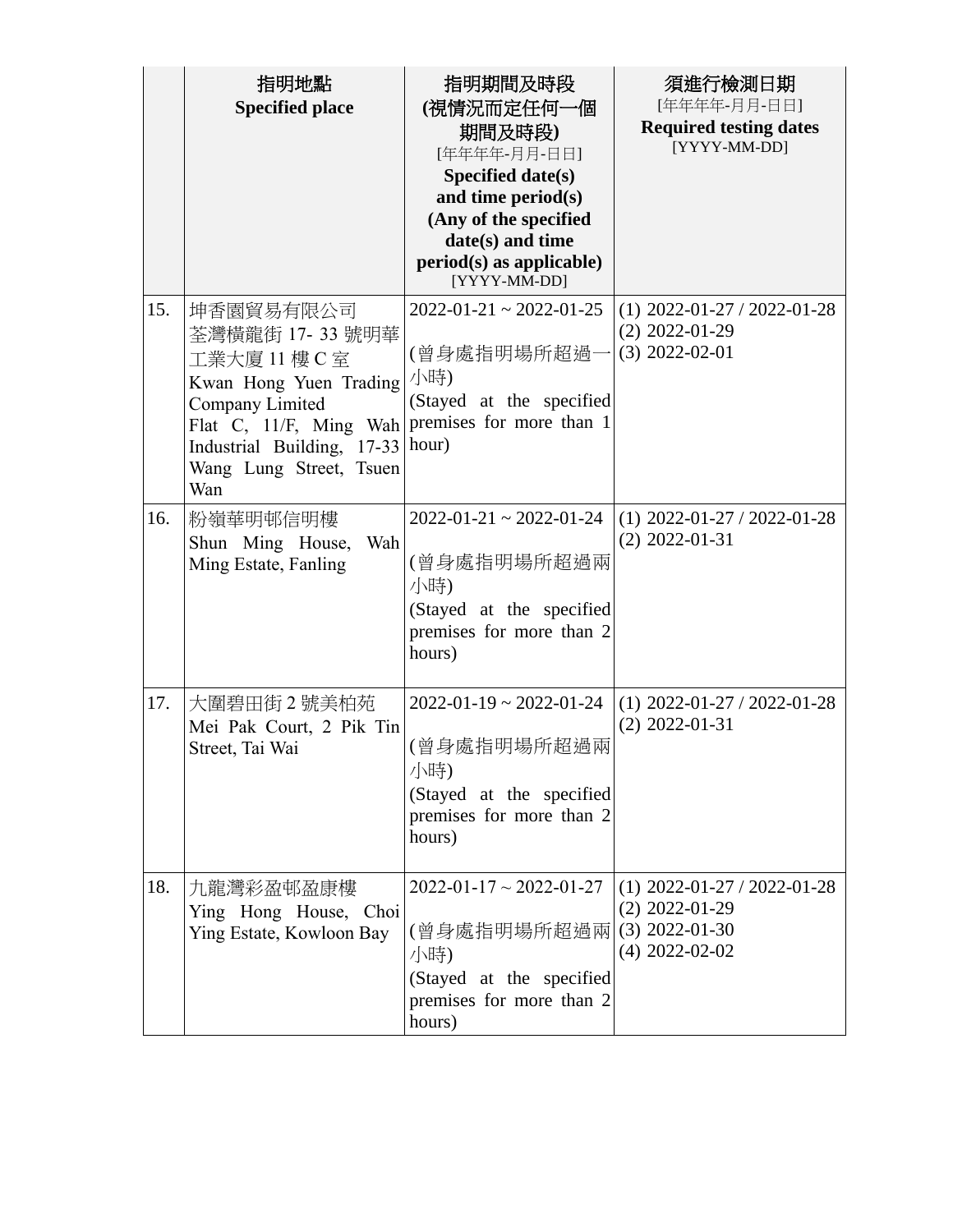|     | 指明地點<br><b>Specified place</b>                                                                                                                                               | 指明期間及時段<br>(視情況而定任何一個<br>期間及時段)<br>[年年年年-月月-日日]<br>Specified date(s)<br>and time period(s)<br>(Any of the specified<br>date(s) and time<br>$period(s)$ as applicable)<br>[YYYY-MM-DD] | 須進行檢測日期<br>[年年年年-月月-日日]<br><b>Required testing dates</b><br>[YYYY-MM-DD] |
|-----|------------------------------------------------------------------------------------------------------------------------------------------------------------------------------|---------------------------------------------------------------------------------------------------------------------------------------------------------------------------------------|--------------------------------------------------------------------------|
| 19. | 嘉濤耆樂苑<br>屯門井財街 7 號力生大廈<br>地下 8-12 號鋪<br>Kato Home For The Elderly<br>Shops 8-12, G/F, Lakeshore<br>Building, 7 Tseng Choi<br>Street, Tuen Mun                                | $2022 - 01 - 21 \approx 2022 - 01 - 24$<br>(曾身處指明場所超過<br>小時)<br>(Stayed at the specified<br>premises for more than 1<br>hour)                                                         | $(1)$ 2022-01-27 / 2022-01-28<br>$(2)$ 2022-01-31                        |
| 20. | 荃灣花園吉祥閣(D 座)<br>Lucky Court (Block D),<br>Tsuen Wan Garden                                                                                                                   | $2022 - 01 - 20 \sim 2022 - 01 - 27$<br>(曾身處指明場所超過兩<br>小時)<br>(Stayed at the specified<br>premises for more than 2<br>hours)                                                          | $(1)$ 2022-01-27 / 2022-01-28<br>$(2)$ 2022-01-29<br>$(3)$ 2022-02-01    |
| 21. | 長沙灣副食品批發市場   2022-01-22~2022-01-27<br>(蔬菜市場部份)<br>九龍欽洲街西 36號<br>Cheung Sha Wan Wholesale<br>Food Market (Vegetable<br>Market Section)<br>36 Yen Chow Street West,<br>Kowloon |                                                                                                                                                                                       | $(1)$ 2022-01-27 / 2022-01-28<br>$(2)$ 2022-01-29<br>$(3)$ 2022-02-01    |

**(I)(a)(ii)** 初步陽性檢測個案╱陽性檢測個案曾乘搭的公共交通工具 **Public Transport Taken by Tested Preliminarily Positive Cases/ Tested Positive Cases**

無

Nil

**(I)(a)(iii)** 污水樣本檢測呈陽性的地點 **Places with Sewage Sample(s) Tested Positive**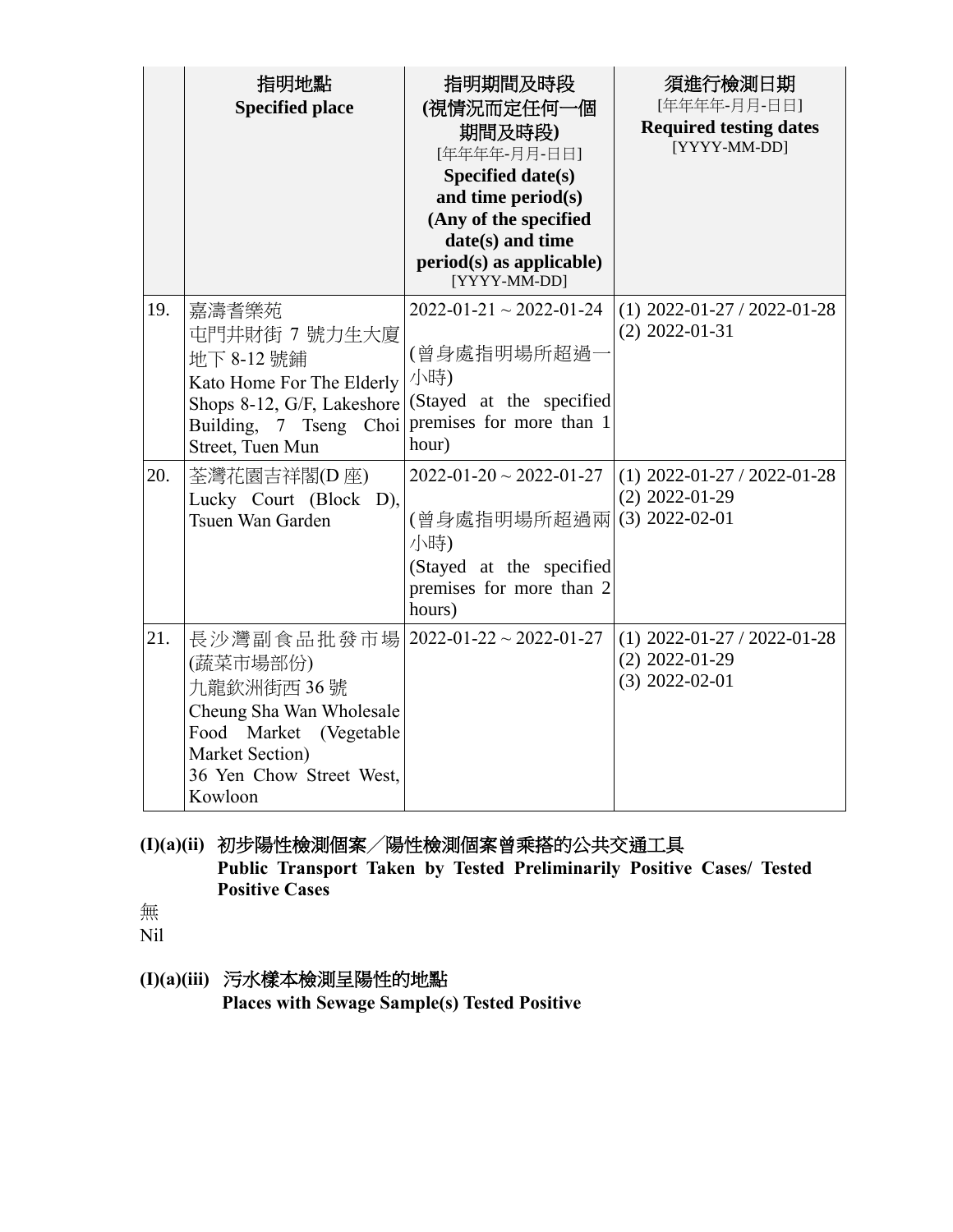|    | 指明地點<br><b>Specified place</b>                                               | 指明期間及時段<br>(視情況而定任何一個<br>期間及時段)<br>[年年年年-月月-日日]<br><b>Specified date(s)</b><br>and time period(s)<br>(Any of the specified<br>date(s) and time<br>period(s) as applicable)<br>[YYYY-MM-DD] | 須進行檢測日期<br>[年年年年-月月-日日]<br><b>Required testing dates</b><br>[YYYY-MM-DD] |
|----|------------------------------------------------------------------------------|--------------------------------------------------------------------------------------------------------------------------------------------------------------------------------------------|--------------------------------------------------------------------------|
| 1. | 沙田博康邨博智樓<br>Pok Chi House, Pok Hong<br>Estate, Shatin                        | $2022 - 01 - 14 \approx 2022 - 01 - 27$<br>(曾身處指明場所超過兩                                                                                                                                     | 2022-01-27 / 2022-01-28 /<br>2022-01-29                                  |
| 2. | 沙田博康邨博逸樓<br>Pok Yat House, Pok Hong<br>Estate, Shatin                        | 小時)<br>(Stayed at the specified<br>premises for more than 2<br>hours)                                                                                                                      |                                                                          |
| 3. | 沙田博康邨博泰樓<br>Pok Tai House, Pok Hong<br>Estate, Shatin                        |                                                                                                                                                                                            |                                                                          |
| 4. | 東涌映灣園第 4 期聽濤軒<br>第16座<br>Tower 16, Crystal Cove,<br>Caribbean Coast Phase IV | $2022 - 01 - 14 \approx 2022 - 01 - 27$<br>(曾身處指明場所超過兩<br>小時)<br>(Stayed at the specified<br>premises for more than 2<br>hours)                                                            | 2022-01-27 / 2022-01-28 /<br>2022-01-29                                  |
| 5. | 東涌映灣園映灣薈<br>Caribbean<br>Square,<br>Caribbean<br>Tung<br>Coast,<br>Chung     | $2022 - 01 - 14 \sim 2022 - 01 - 27$<br>(曾身處指明場所超過 1<br>小時)<br>(Stayed at the specified<br>premises for more than 1<br>hour)                                                               |                                                                          |

### **(I)(a)(iv)** 與初步陽性檢測個案╱陽性檢測個案有關的地點 **Places Relevant to Tested Preliminarily Positive Cases/ Tested Positive Cases**

無 Nil

**(I)(b)** 上呼吸道感染及/或流感樣疾病個案(幼稚園╱幼兒中心) **Upper Respiratory Tract Infection and/or Influenza-like Illness Cases(Kindergarten/ Child Care Centre)**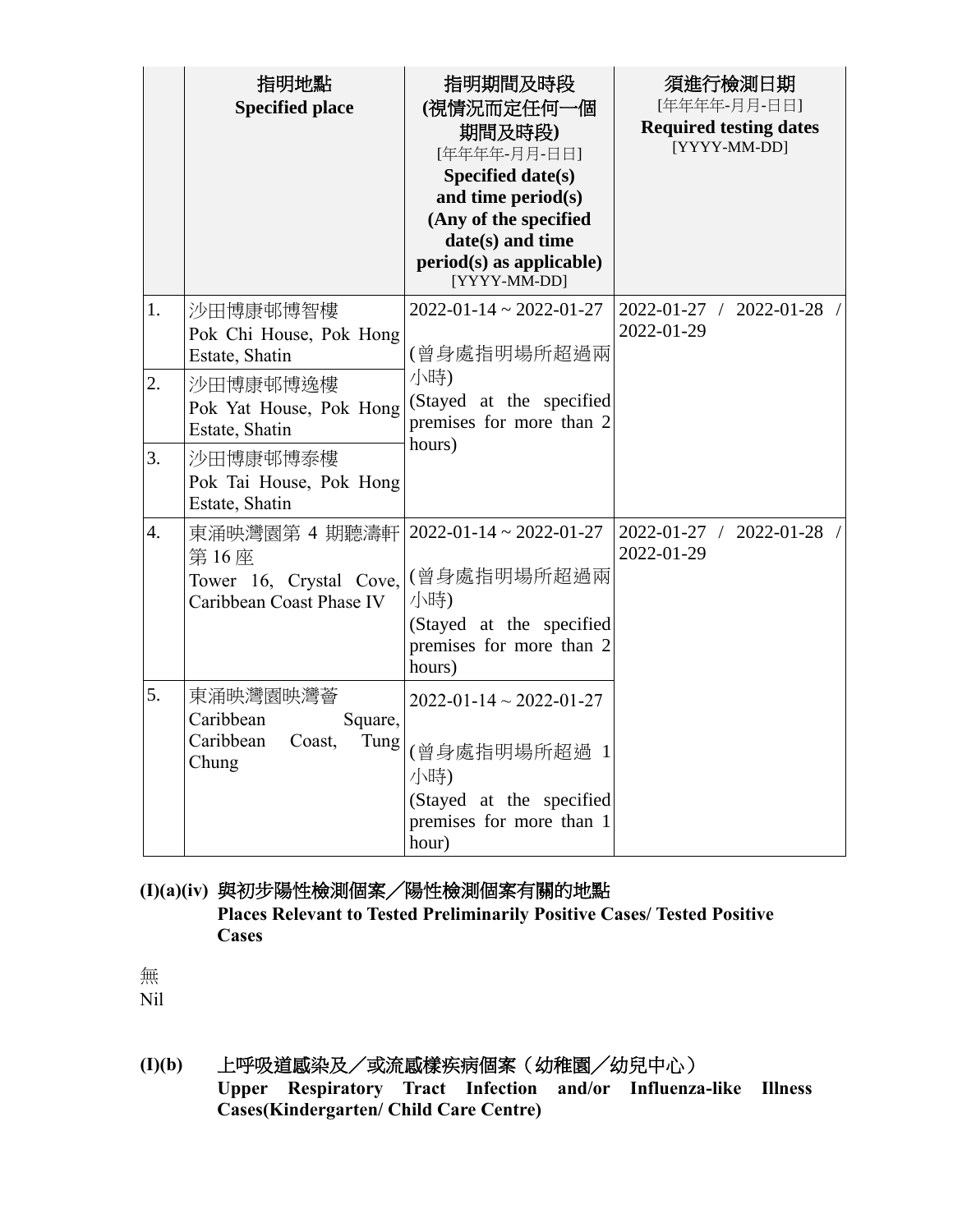無 Nil

**(I)(c)** 上呼吸道感染及/或流感樣疾病個案(小學) **Upper Respiratory Tract Infection and/or Influenza-like Illness Cases (Primary School)**

無 Nil